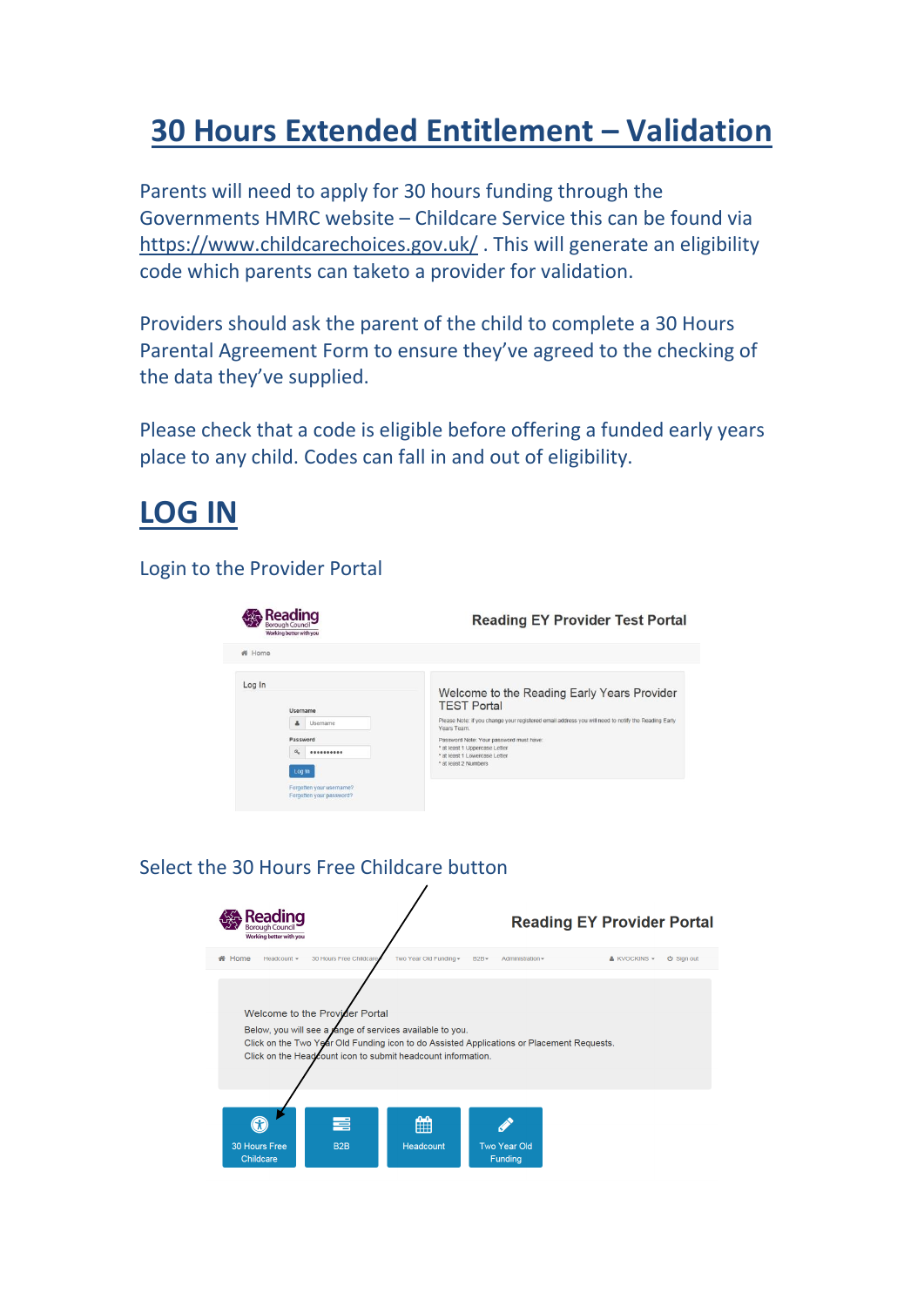Select Run a New Check or click on the link on the tool bar.



## **VALIDATING 30 HOUR DERN CODES**

You will only be able to claim for children who have had a valid 30 hour check completed via the Provider Portal. You SHOULD always search to see if a child is on the system before you run a check so that information can be tried together for headcount claims.

You will be able to search for any child you have previously submitted on a headcount returns or school census.

If you are connected to more than one childcare provider you will have to pick which setting you are checking for before carrying out a child search.

| You are linked to more than one Provider. Please select the provider you are running the checks for from the box below. |  |
|-------------------------------------------------------------------------------------------------------------------------|--|
| Select Provider                                                                                                         |  |

To search for an exisiting child start to type their name in the **Find a Child** box.

| Working better with you                                                                        |                                                                                                     |                                                                                                                                                                                    |                      | <b>TEST Reading EY Provider Portal</b>                                                                                                                                           |
|------------------------------------------------------------------------------------------------|-----------------------------------------------------------------------------------------------------|------------------------------------------------------------------------------------------------------------------------------------------------------------------------------------|----------------------|----------------------------------------------------------------------------------------------------------------------------------------------------------------------------------|
| # Home<br>Headcount +                                                                          | 30 Hours Free Childcare -                                                                           | Two Year Old Funding -<br>Administration -                                                                                                                                         |                      | & KVOCKINS -<br><b>C</b> Sign out                                                                                                                                                |
|                                                                                                |                                                                                                     |                                                                                                                                                                                    |                      | $\overline{\phantom{a}}$                                                                                                                                                         |
|                                                                                                |                                                                                                     |                                                                                                                                                                                    |                      |                                                                                                                                                                                  |
|                                                                                                | Run a new check (Search for child first in Find a Child)                                            |                                                                                                                                                                                    |                      |                                                                                                                                                                                  |
| Find a Child (searches for children included<br>on previous headcounts, click to select child) | check information can be shared with the Local Authority and any other providers the child attends. | The Department for Education (DfE) provides an Eligibility Checking System (ECS) to allow you to check online and in real time the validity of eligibility codes issued by HMRC to |                      | working parents eligible for 30 Hours Free Childcare. You many only perform checks where the parent/carer has given consent for you to do so and when they have agreed that this |
| Child's Forename                                                                               | Child's Surname -                                                                                   | Child's Date of Birth                                                                                                                                                              | Parent's NI Number - | 30 Hours Eligibility DERN                                                                                                                                                        |
| e.g. John                                                                                      | e.g. Smith                                                                                          | e.g. 30/11/2012                                                                                                                                                                    | e.g. NM123456C       | Code -<br>e.g. 50001005014                                                                                                                                                       |
|                                                                                                |                                                                                                     |                                                                                                                                                                                    |                      | <b>Run Check</b>                                                                                                                                                                 |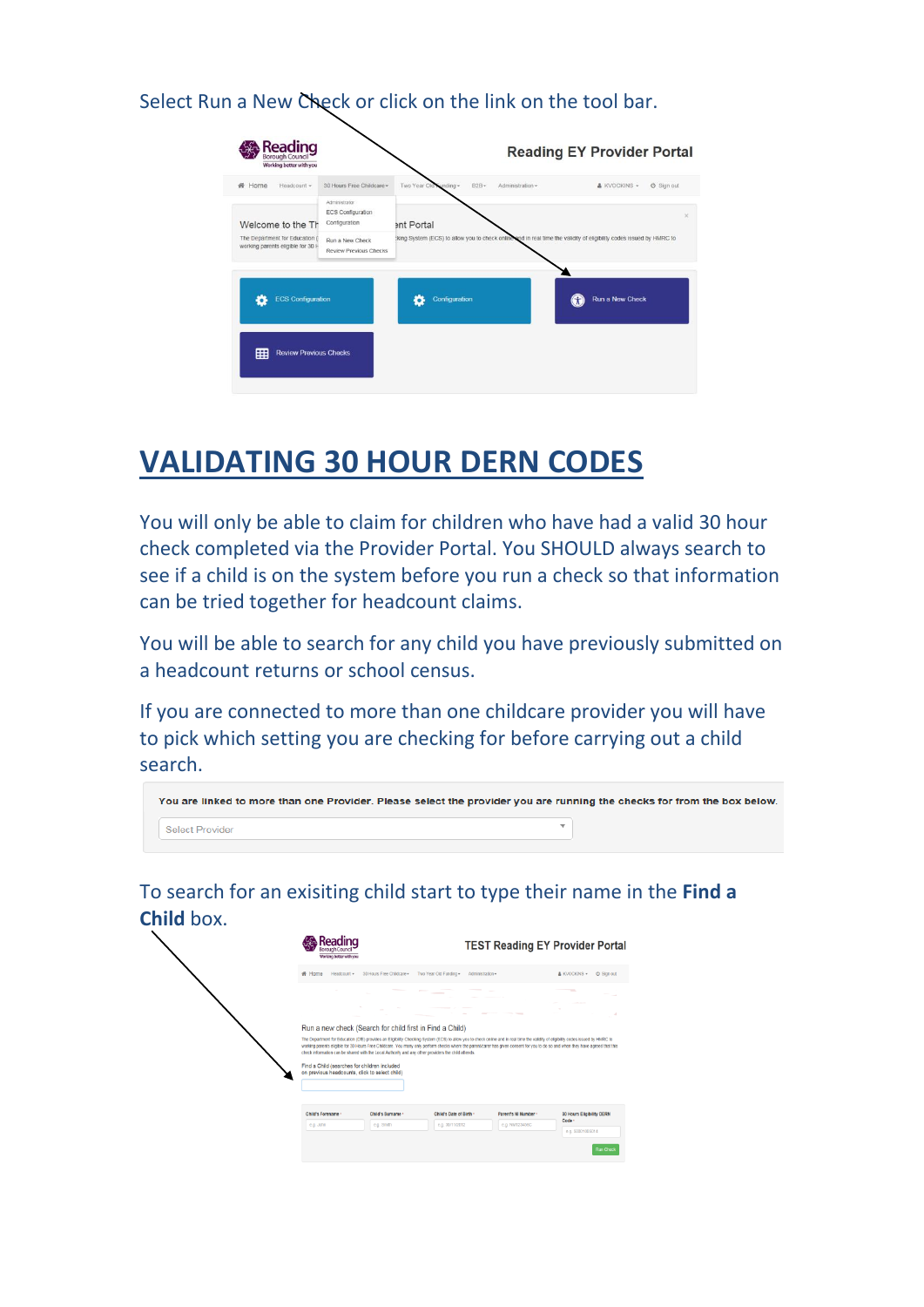As you type a list of possible matches will appear.

If the child you're looking for appears click on their name. This will populate some of the check boxes below the search box.

| Reading<br><b>Borough Council</b><br>Working better with you                                                                                                                                                                                                                                                                                                                                |                               |                          | <b>TEST Reading EY Provider Portal</b> |                      |                                                                                                                                                                                  |  |  |  |  |
|---------------------------------------------------------------------------------------------------------------------------------------------------------------------------------------------------------------------------------------------------------------------------------------------------------------------------------------------------------------------------------------------|-------------------------------|--------------------------|----------------------------------------|----------------------|----------------------------------------------------------------------------------------------------------------------------------------------------------------------------------|--|--|--|--|
| # Home<br>Headcount $\star$                                                                                                                                                                                                                                                                                                                                                                 | 30 Hours Free Childcare -     | Two Year Old Funding -   | Administration $\sim$                  |                      | <b>少 Sign out</b>                                                                                                                                                                |  |  |  |  |
|                                                                                                                                                                                                                                                                                                                                                                                             |                               |                          | $ -$                                   |                      |                                                                                                                                                                                  |  |  |  |  |
| Run a new check (Search for child first in Find a Child)                                                                                                                                                                                                                                                                                                                                    |                               |                          |                                        |                      |                                                                                                                                                                                  |  |  |  |  |
| The Department for Education (DfE) provides an Eligibility Checking System (ECS) to allow you to check online and in real time the validity of eligibility codes issued by HMRC to<br>check information can be shared with the Local Authority and any other providers the child attends.<br>Find a Child (searches for children included<br>on previous headcounts, click to select child) |                               |                          |                                        |                      | working parents eligible for 30 Hours Free Childcare. You many only perform checks where the parent/carer has given consent for you to do so and when they have agreed that this |  |  |  |  |
| pe                                                                                                                                                                                                                                                                                                                                                                                          | $\times$                      | 2 matches found for 'pe' |                                        |                      |                                                                                                                                                                                  |  |  |  |  |
| Peppa Pig                                                                                                                                                                                                                                                                                                                                                                                   | 02/09/2013 (age 4)            |                          |                                        |                      |                                                                                                                                                                                  |  |  |  |  |
| <b>Peter Rabbit</b>                                                                                                                                                                                                                                                                                                                                                                         | $01/08/2014$ (age 3)          |                          |                                        | <b>RG30 4QE</b>      |                                                                                                                                                                                  |  |  |  |  |
| <b>Child's Forename -</b>                                                                                                                                                                                                                                                                                                                                                                   | Child's Surname *             | Child's Date of Birth -  |                                        | Parent's NI Number - | <b>30 Hours Eligibility DERN</b><br>Code *                                                                                                                                       |  |  |  |  |
| e.a. John                                                                                                                                                                                                                                                                                                                                                                                   | e.g. Smith<br>e.g. 30/11/2012 |                          |                                        | e.g. NM123456C       | e.g. 50001005014                                                                                                                                                                 |  |  |  |  |
|                                                                                                                                                                                                                                                                                                                                                                                             |                               |                          |                                        |                      |                                                                                                                                                                                  |  |  |  |  |
|                                                                                                                                                                                                                                                                                                                                                                                             |                               |                          |                                        |                      | <b>Run Check</b>                                                                                                                                                                 |  |  |  |  |

Fill in the remaining check boxes with the parents National Insurance Number and eligibility DERN code.

It will give you an error message if the data is in the wrong format. Please enter the date of birth as DD/MM/YYYY.

| Child's Forename - |                  | Child's Surname - | Child's Date of Birth -                                                                                                                                                               | <b>Parent's NI Number-</b>                                                                     | Eligibility Code -                         |
|--------------------|------------------|-------------------|---------------------------------------------------------------------------------------------------------------------------------------------------------------------------------------|------------------------------------------------------------------------------------------------|--------------------------------------------|
| Fred               |                  | <b>Bloggs</b>     | parsolits<br>$\mathcal{M}_1$                                                                                                                                                          | JR00123h                                                                                       | 500123457815                               |
|                    |                  |                   | Date of brth in the formal<br>crobining a a converse                                                                                                                                  | This field is invalid.<br>The form is invalid. Please correct the form before running a check. | This field is invalid.<br><b>Run Check</b> |
| <b>Click</b>       | <b>Run Check</b> |                   |                                                                                                                                                                                       |                                                                                                |                                            |
|                    | Success I        |                   | This eligibility code is valid from 31-Aug-2017 to 7, with a grace period to 31-Dec-2017.<br>HMRC will manage the notification to parents of the need to reconfirm their eligibility. |                                                                                                |                                            |

If the check comes back as unsuccessful double check you have entered the data correctly in all boxes. If you are sure you've entered the details correctly then ask the parents to reconfirm the data supplied to you is correct and matches their HMRC childcare service account. If it still comes back as unsuccessful ask the parent to provide proof of their eligible claim in the form of a screen print from their HMRC Childcare account.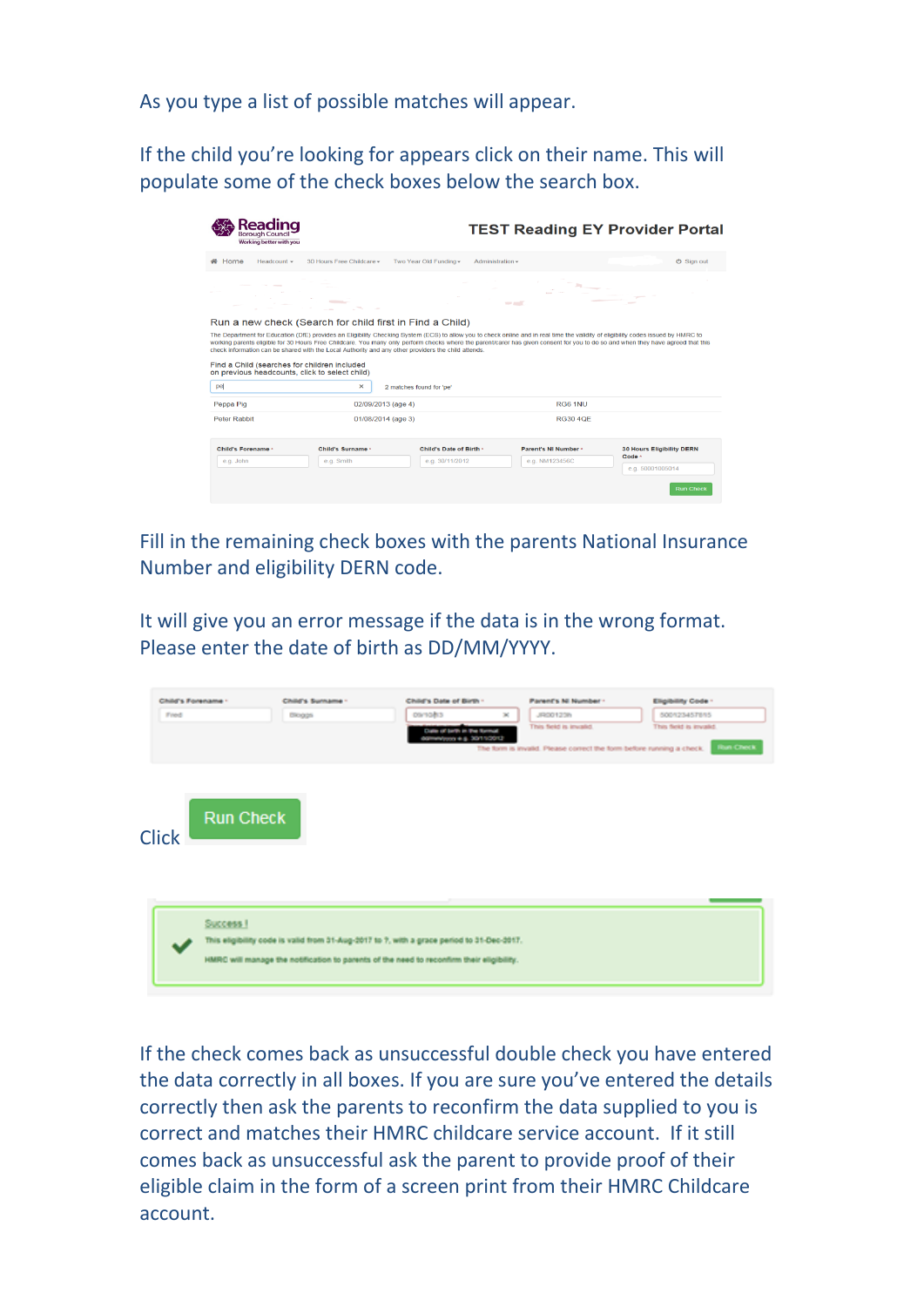# **AD HOC 30 HOUR VALIDATION**

If a child hasn't previously claimed from your setting you'll need to carry out an Ad Hoc check. To do this manually type in their details in the check boxes.

| <b>Child's Forename *</b>     | Child's Surname * | Child's Date of Birth * | Parent's NI Number * | 30 Hours Eligibility DERN |  |  |
|-------------------------------|-------------------|-------------------------|----------------------|---------------------------|--|--|
| Type in brand                 | new child here    | e.g. 30/11/2012         | e.g. NM123456C       | Code *                    |  |  |
|                               |                   |                         |                      | e.g. 50001005014          |  |  |
| <b>Bing Bunnys Pre-school</b> |                   | $\mathbf{v}$            |                      | <b>Run Check</b>          |  |  |
|                               |                   |                         |                      |                           |  |  |
|                               |                   |                         |                      |                           |  |  |
|                               |                   |                         |                      |                           |  |  |
|                               |                   |                         |                      |                           |  |  |
|                               |                   |                         |                      |                           |  |  |
| <b>Run Check</b>              |                   |                         |                      |                           |  |  |

**PLEASE NOTE:** Children who have had an Ad Hoc check completed will not be included on your Headcount return when it's issued. When you add them as a new child on your headcount the system will recognise the name and ask you if you wish to select them from a list. This should then pull the eligibility to 30 hours into the child's record.

| <b>Add Child</b> |  |
|------------------|--|
|                  |  |

Please enter the child's forename and surname

| Forename       |        | Adhoc       |  |
|----------------|--------|-------------|--|
| <b>Surname</b> |        | Child       |  |
|                | Cancel | <b>Next</b> |  |

#### **Child Found**

Please select the child from the list below or add a new child if they are not listed

|        | Forename                     | <b>Surname</b>  | Date of birth | Gender | <b>Current Address</b> | <b>Ethnicity</b> | <b>First Language</b> | 30 hour Eligibility DERN Code - DO NOT USE |
|--------|------------------------------|-----------------|---------------|--------|------------------------|------------------|-----------------------|--------------------------------------------|
| Select | 09/10/2013<br>Child<br>AdHoc |                 |               |        |                        | 50000000000      |                       |                                            |
| Cancel | <b>Start Again</b>           | Add a new child |               |        |                        |                  |                       |                                            |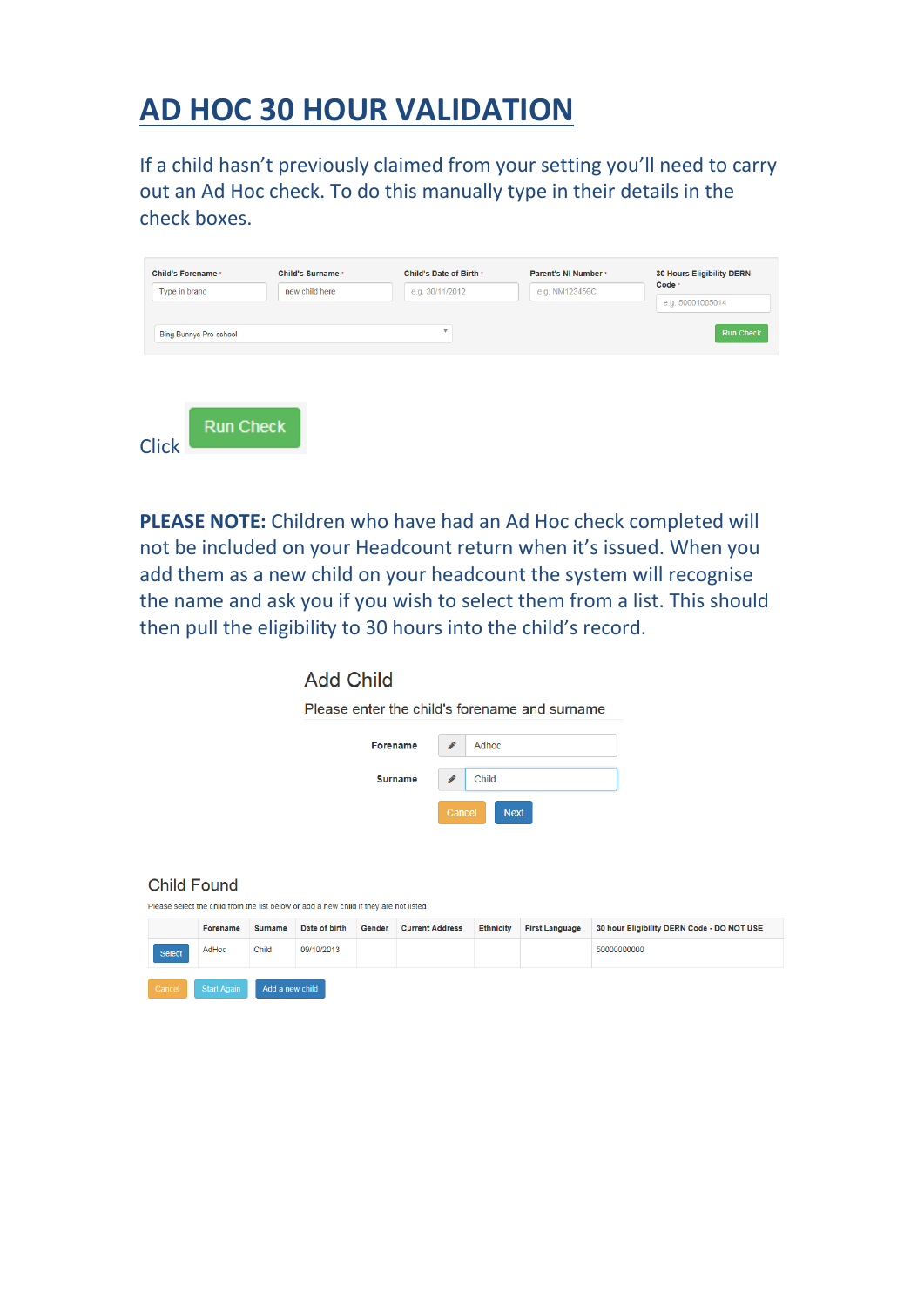# **REVIEW PREVIOUS CHECKS**

To view previous 30 hours extended entitlement checks you've carried out click on review previous checks

| # Home<br>Headcount +                                               | 30 Hours Free Childcare -                           | Two Year Old Funding -<br>$B2B+$<br>Administration -                                                                 | (b) Sign out<br>& KVOCKINS - |
|---------------------------------------------------------------------|-----------------------------------------------------|----------------------------------------------------------------------------------------------------------------------|------------------------------|
| Welcome to the Th                                                   | Administrator<br>ECS Configuration<br>Configuration | ent Portal                                                                                                           |                              |
| The Department for Education (<br>working parents eligible for 30 F | Run a New Check<br>Review Previous Checks           | ;king System (ECS) to allow you to check online and in real time the validity of eligibility codes issued by HMRC to |                              |
|                                                                     |                                                     |                                                                                                                      |                              |
| <b>ECS Configuration</b>                                            |                                                     | Configuration                                                                                                        | Run a New Check<br>60        |
|                                                                     |                                                     |                                                                                                                      |                              |

The information will be separated in to children who have previously claimed funding and new Ad Hoc children. You can click on the headings on the top of the columns to sort them.

| Borouah Council                                                                                                                  | Working better with you         |                                                   |                                           |                                           |                            |  |                                   |                                           |                                  |                                 | <b>Reading EY Provider Test Portal</b>                         |                                   |
|----------------------------------------------------------------------------------------------------------------------------------|---------------------------------|---------------------------------------------------|-------------------------------------------|-------------------------------------------|----------------------------|--|-----------------------------------|-------------------------------------------|----------------------------------|---------------------------------|----------------------------------------------------------------|-----------------------------------|
| <b>备 Home</b>                                                                                                                    | Headcount $\sim$                | 30 Hours Free Childcare -                         |                                           |                                           | Two Year Old Funding -     |  | $B2B -$                           | Administration -                          |                                  |                                 | $k$ KVOCKINS $\sim$                                            | <b>の Sign out</b>                 |
| Checks Run for Ages 2 to 5 Years 6 Months<br>Search using any keyword<br>$\overline{\mathbf{Y}}$<br><b>Existing Child Checks</b> |                                 |                                                   |                                           |                                           |                            |  |                                   |                                           |                                  |                                 |                                                                |                                   |
| Child's<br>Forename $\Leftrightarrow$                                                                                            | Child's<br>Surname $\triangleq$ | <b>Child's Date</b><br>of Birth $\Leftrightarrow$ | <b>Parent's NI</b><br>Number $\triangleq$ |                                           | <b>Eligibility</b><br>Code |  | <b>Check Last</b><br>$Run$ $\div$ | <b>Eligible</b><br>$From \Leftrightarrow$ | <b>Eligible To</b><br>٠          | Grace<br><b>Period End</b><br>٠ | Check Status $\Leftrightarrow$                                 |                                   |
| Fred                                                                                                                             | <b>Bloggs</b>                   | 09/10/2013                                        | JR001233C                                 |                                           | 50012345789                |  | 04/07/2017                        | 01/06/2017                                | 31/10/2017                       | 31/12/2017                      | Eligible                                                       |                                   |
| Ace                                                                                                                              | <b>Trussler</b>                 | 09/07/2013                                        | JE375255D                                 |                                           | 12345678901                |  | 29/06/2017                        | 01/06/2017                                | 31/10/2017                       | 31/12/2017                      | Eligible                                                       |                                   |
| Albert                                                                                                                           | <b>Smith</b>                    | 11/08/2013                                        | JP003921B                                 |                                           | 40000000000                |  | 07/06/2017                        | 01/06/2017                                | 31/10/2017                       | 31/12/2017                      | <b>Eligible</b>                                                |                                   |
| Avodeji                                                                                                                          | Ovegunle                        | 16/03/2013                                        | <b>SC110080A</b>                          |                                           | 12345678900                |  | 07/06/2017                        | 01/06/2017                                | 31/10/2017                       | 31/12/2017                      | <b>Eligible</b>                                                |                                   |
| <b>Albert</b>                                                                                                                    | Smith                           | 11/08/2013                                        | JP003921B                                 |                                           | 12345678912                |  | 06/06/2017                        |                                           | 01/01/0001                       | 01/01/0001                      | Error - Login Failed. The<br>Username/password was<br>invalid. |                                   |
| <b>Ad-hoc Checks</b>                                                                                                             |                                 |                                                   |                                           |                                           |                            |  |                                   |                                           |                                  |                                 |                                                                |                                   |
| Child's<br>Forename $\Leftrightarrow$                                                                                            | Child's<br>Surname $\hat{z}$    | Child's Date of<br>Birth $\div$                   |                                           | <b>Parent's NI</b><br>Number $\triangleq$ |                            |  | <b>Eligibility</b><br>Code        | <b>Check Last</b><br>$Run$ $\div$         | <b>Eligible</b><br>$From \oplus$ | <b>Eligible To</b><br>÷         | <b>Grace Period</b><br>End $\Leftrightarrow$                   | Check<br>Status $\Leftrightarrow$ |
| james                                                                                                                            | hannington                      | 15/06/2013                                        |                                           | JT123456c                                 |                            |  | 50001234567                       | 29/06/2017                                | 01/06/2017                       | 31/10/2017                      | 31/12/2017                                                     | <b>Eligible</b>                   |
| Fred                                                                                                                             | Jones                           | 05/12/2014                                        |                                           | JR123016C                                 |                            |  | 12345678907                       | 13/06/2017                                | 01/06/2017                       | 31/10/2017                      | 31/12/2017                                                     | <b>Eligible</b>                   |
| Arlo                                                                                                                             | Cat                             | 06/06/2014                                        |                                           | JR123456C                                 |                            |  | 01234567890                       | 06/06/2017                                | 01/06/2017                       | 31/10/2017                      | 31/12/2017                                                     | <b>Eligible</b>                   |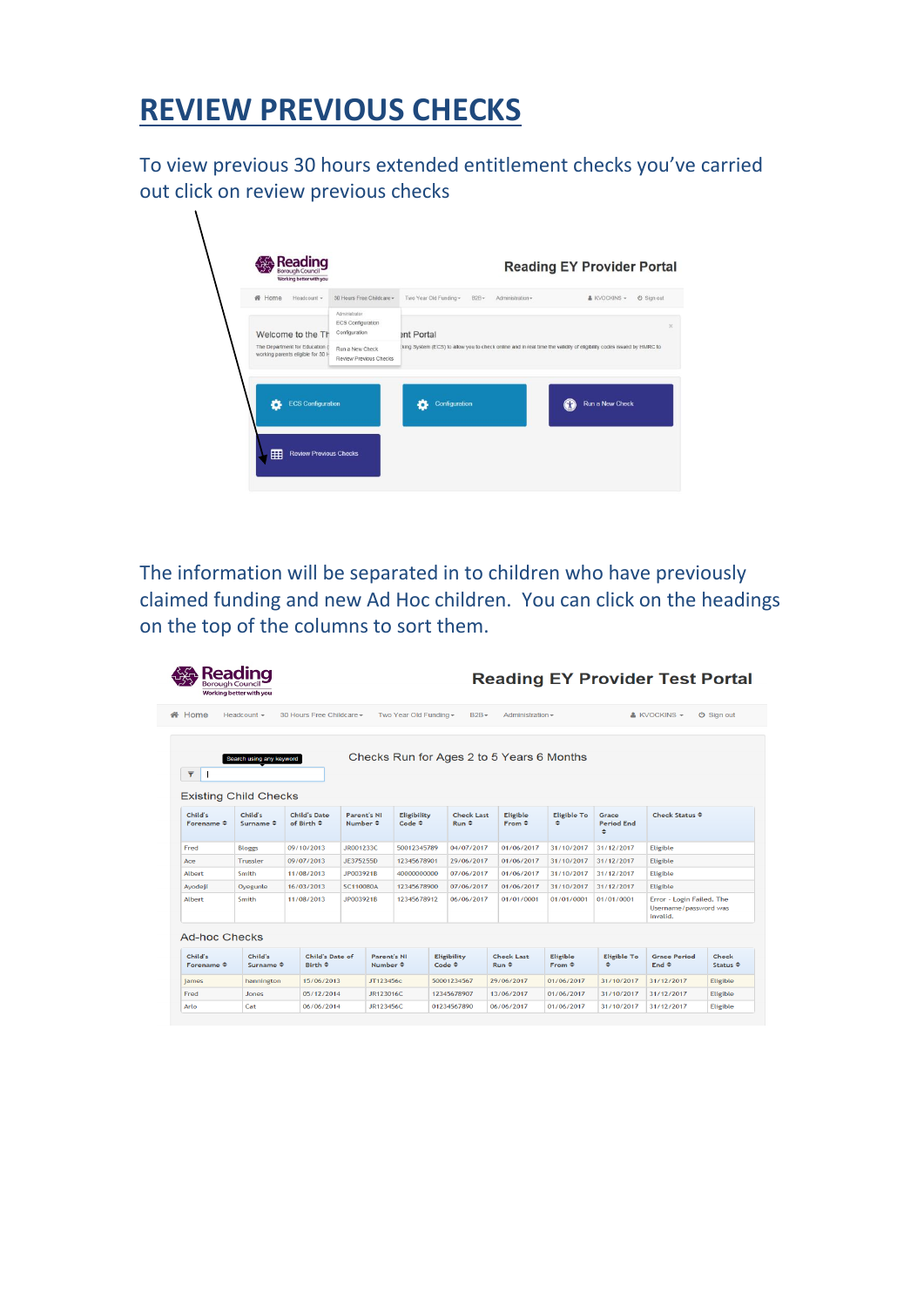## **EXPIRATION DASHBOARD**

It is a childcare provider's responsibility to ensure they have validated the codes of any new children starting at the setting before offering a funded place.

Children are only entitled to claim the term following an issue of a DERN code. Please see below for details.

Funded in Autumn Term code issued by HMRC on or before 31st August Funded Spring Term code issued by HMRC on or before 31st December Funded Summer Term code issued by HMRC on or before 31st March

DERN codes are issued with 3 corresponding dates.

**Eligible From** – This is the date the code was issued.

**Eligible To** - date by which the parent has to reconfirm their details with HMRC.

**Grace Period End** – If a parent falls out of eligibility this is the last date the funding will be made available.

Parents are responsible for ensuring that they reconfirm their eligibility to the funding with HMRC before they reach the end of their grace period.

Providers can check the status of 30 hour children by clicking on the Expiration Dashboard.